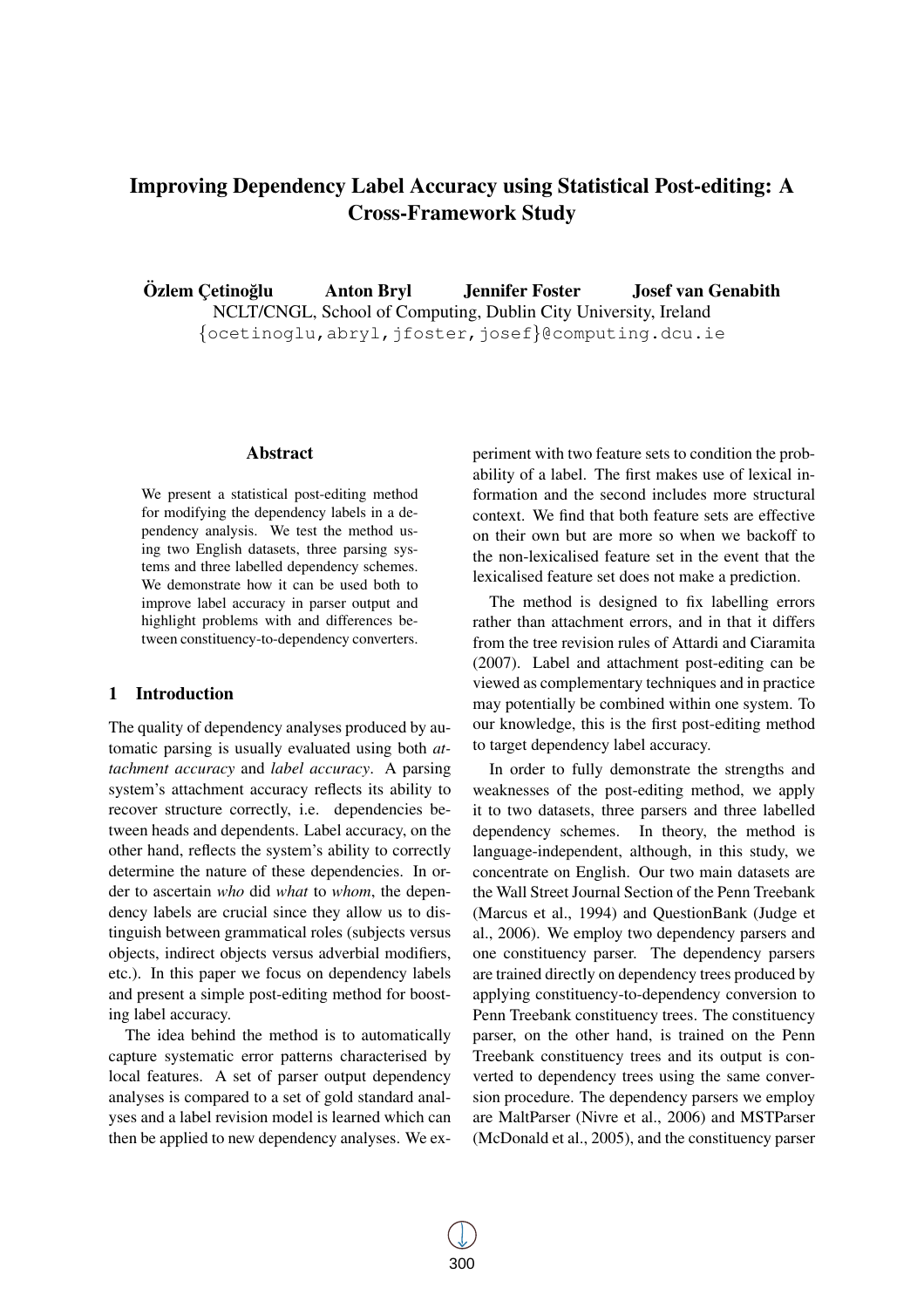is the two-stage Charniak and Johnson reranking parser (Charniak and Johnson, 2005). The use of more than one labelled dependency scheme is desirable not only because there is no one standard dependency scheme for English but also because it allows us to highlight some of the differences between the various schemes. The three schemes we employ are LTH (Johansson and Nugues, 2007), Stanford (de Marneffe et al., 2006; de Marneffe and Manning, 2008) and LFGDEP (Çetinoğlu et al., 2010).

From our experiments with the post-editing method we can conclude the following:

Constituency Parser Results The post-editing method results in improved labelled attachment scores for the Charniak and Johnson parser and the three dependency schemes. For two of the schemes, the improvements are statistically significant (89.82  $\rightarrow$  91.12 for LTH and 90.67  $\rightarrow$  90.88 for LFGDEP).

Dependency Parser Results The method does not work well for the two dependency parsers. Our initial explanation for this failure was the relatively low attachment accuracy of the dependency parsers in comparison to the constituency parser — because the Charniak and Johnson parser has higher unlabelled attachment accuracy than MaltParser and MSTParser, it might able to benefit more from the method since label modifications can only be learned from correctly attached dependencies. However, this cannot be the main reason as the method also works well for the first-stage Charniak parser (Charniak, 2000) which has unlabelled attachment accuracy at a similar level to MSTParser.

The importance of function labels and null elements The difference between the Stanford scheme and the LTH and LFGDEP schemes is that the Stanford scheme has been designed to be applied to constituency trees which do not contain function labels or null elements.<sup>1</sup> The other two converters work better when applied to trees containing this information and so there is an inherent mismatch between gold constituency trees, which contain function labels and null elements, and constituency parser output, which doesn't (since function labels and null elements are generally stripped from the gold trees before training constituency parsers). The dependency parsers are trained on the gold constituency trees with this information intact. We show, for the constituency parser experiments, that the post-editing method can be used to recover some of the information from function labels by comparing the use of the method on raw constituency parser output to its use on trees which have been passed through an automatic function labeller. We show that it can also be used to recover information from null elements by comparing the use of the method on dependency parser output to its use on dependency parser output which has been produced by training a dependency parser on gold constituent trees *with null elements removed*: the latter is the only scenario where the post-editing method works for dependency parsing. To sum up, the post-editing method is able to recover the kind of information that is encoded in constituency trees via function labels and null elements.

Training material for the post-editor We find that the post-editor works when trained on the same data on which the parser was trained. This is an encouraging practical result since it demonstrates that improvements may be achieved at no additional annotation cost.

The paper is organised as follows: we begin by discussing related work in Section 2; Our datasets, parsing systems and labelled dependency schemes are described in Section 3, and the post-editing method itself is described in Section 4. Our experiments with the post-editing method are presented and discussed in Section 5. Finally, Section 6 contains some suggestions for future work.

## 2 Related Work

Attardi and Ciaramita (2007), Keith and Novak (2005; 2011) and Anguiano and Candito (2011) present techniques for automatic correction of dependency trees. The basic idea behind these approaches and the approach described here is the same — correction rules are learned from training data consisting of parser output for which gold standard analyses are available. The difference is that previous techniques learn how to modify the structure of the dependency tree, whereas our technique learns how to modify the labels on individual depen-

<sup>&</sup>lt;sup>1</sup>Traces, null complementisers, etc. See Bies et al. (1995, Chapter 4).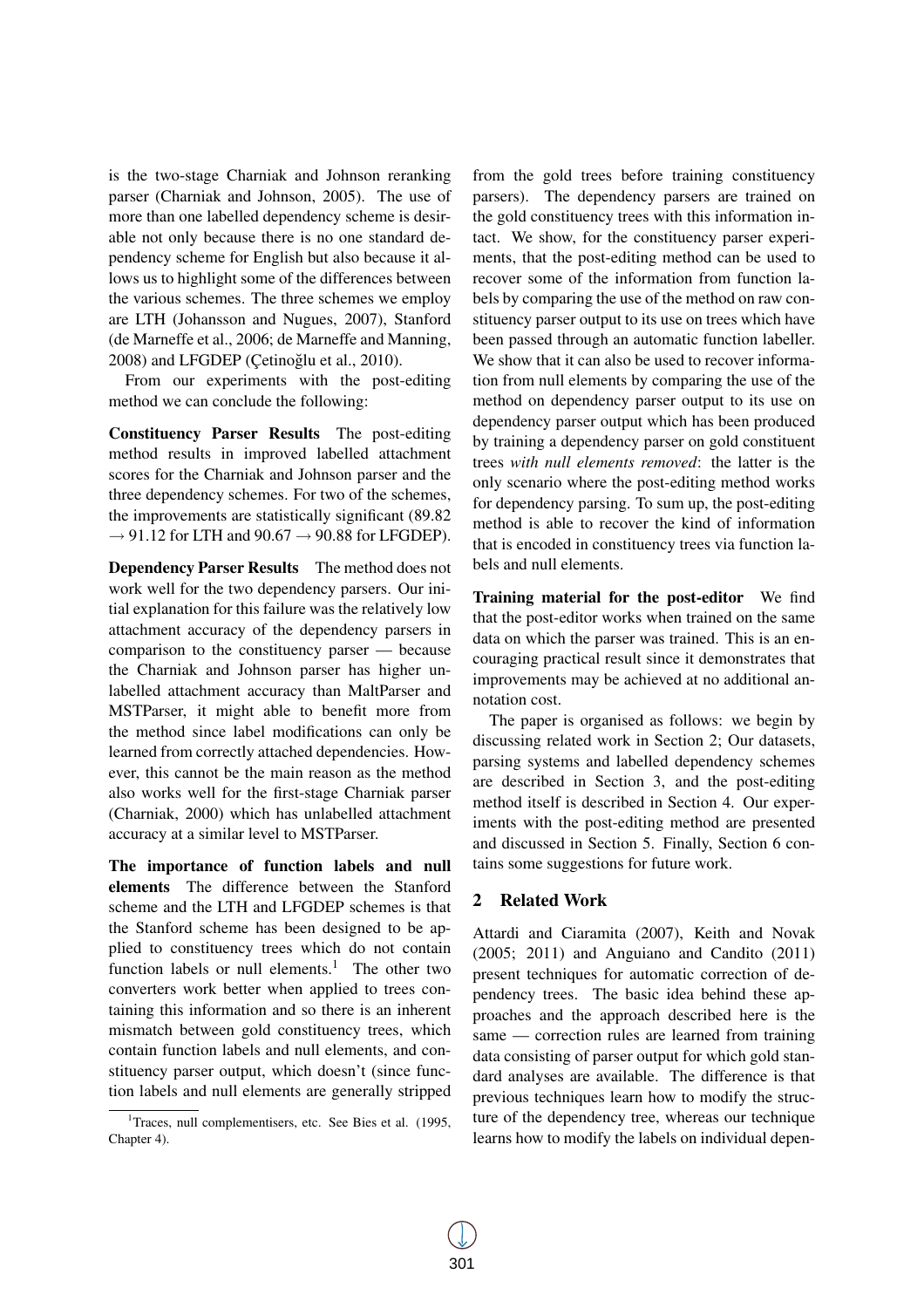dency arcs. The more general idea of statistical postediting has also been applied to machine translation output (Simard et al., 2007).

Dickinson (2008; 2010) has explored the use of automated techniques to signpost potential anomalies in parse trees by identifying atypical cases in both attachments and labelling. Similarly, Goldberg and Elhadad (2010) present a method to learn the systematic attachment biases of particular dependency parsing algorithms. Our method, though originally designed for post-editing, can be also applied for error analysis purposes. That is, the relabelling technique can be used, not only as a post-editing correction step, but also as a type of diagnostic to signal differences between two sets of dependency trees, and hence, potential problems with either parser output or gold standards.

Bryl et al. (2009) presented a way of restoring the missing dependency labels in LFG-based statistical machine translation output. Atomic features of LFG f-structures, such as case, number, etc., were used as features for a Naive Bayes classifier. Though the problem is similar to ours, the approach is not readily reusable for our purpose, because such atomic features (many of which are highly relevant for guessing the correct label) are often not used in the kind of parsers we explore in our work.

## 3 Data and Tools

## 3.1 Datasets

We employ two datasets in this work, the Wall Street Journal Section of the Penn Treebank (Marcus et al., 1994) and QuestionBank (Judge et al., 2006), a set of 4,000 manually parse-annotated questions from a TREC question answering task.<sup>2</sup> Both datasets contain constituency trees which have been produced by an automatic parser and then corrected by hand. It is important to note that the trees in the *WSJ* dataset contain more information than the trees in *Question-Bank*, namely null elements and function labels on nonterminal categories.

We use *WSJ22* as our post-editing training/development set and *WSJ23* as our test set. We use sentences 2001-3000 from *QuestionBank* as our post-editing training/development set and sentences

3001-4000 as our test set. For the remainder of the paper, we use the term *QuestionDev* to refer to this development set and the term *QuestionTest* to refer to the test set.

#### 3.2 Parsing Systems

We evaluate the post-editing method using one constituency parser and two dependency parsers, both trained on Sections 2-21 of the WSJ section of the Penn Treebank (Marcus et al., 1994). Our constituency parser is the Charniak and Johnson parser, and the dependency parsers are MaltParser and MSTParser, which exemplify the two main approaches to statistical dependency parsing, namely, transition-based dependency parsing and maximumspanning-tree dependency parsing.

The Charniak and Johnson parser (C&J) The Charniak parser (Charniak, 2000) is a generative constituency parser which uses a head-lexicalised smoothed PCFG which is conditioned on the parse history and whose probability model is fine-tuned for English. We mainly experiment with the reranking version in which the n-best list returned by the first-stage generative parser is re-ordered using a discriminative reranker trained on features extracted from the complete trees (Charniak and Johnson, 2005), although we also test the method with the first-stage parser.

MaltParser is a multi-lingual transition-based dependency parsing system (Nivre et al., 2006). During training, a classifier learns to predict a parsing action at a particular parsing configuration using information from the parse history and the remaining input string. During parsing, the classifier is used to deterministically construct a dependency tree. For our experiments, we use the *stacklazy* parsing algorithm, which can handle non-projective structures (Nivre et al., 2009). Following Attardi and Ciaramiata (2007) and Zhang and Clark (2008), we train a linear classifier which models interactions between features using feature conjunctions.

MSTParser Instead of predicting parsing actions, MSTParser (McDonald et al., 2005) comes from the family of dependency parsers which learn to predict entire dependency trees. The parser finds the maximum spanning tree in a multi-digraph using one of

<sup>2</sup>Questions occur relatively infrequently in the WSJ dataset (Clark et al., 2004).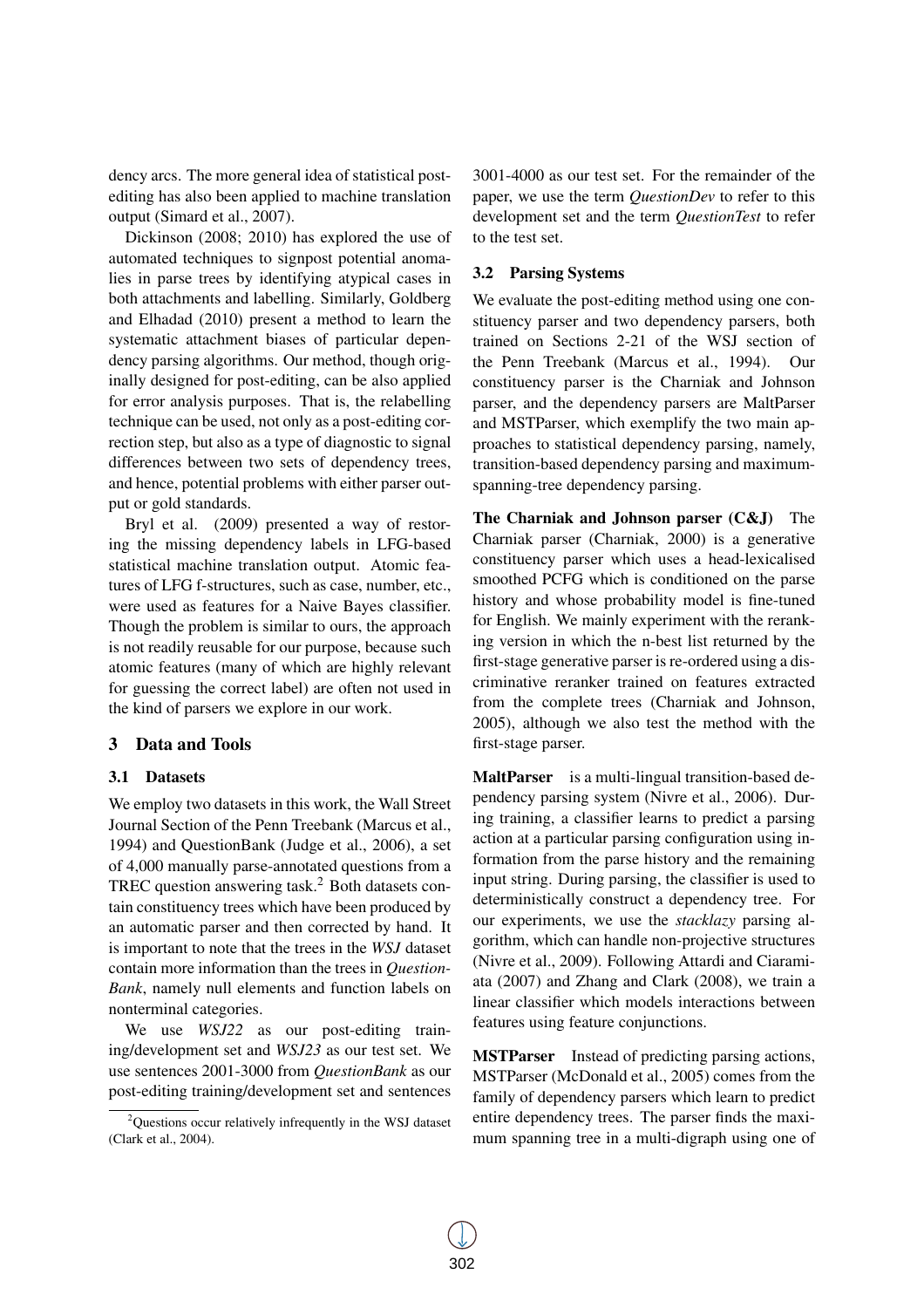several algorithms described in McDonald (2006). For our experiments, we use the second-order approximate non-projective parsing model introduced in McDonald and Pereira (2006). Labels are predicted using an atomic maximum entropy model as in Nivre et al. (2010).

Both MaltParser and MSTParser expects POStagged input — we use SVMTool (Gimenez and Marquez, 2004) to perform POS tagging.

#### 3.3 Labelled Dependency Schemes

General statistics on the three labelled dependency schemes are provided in Table 1.

Stanford The Stanford dependency scheme represents parser output as labelled bilexical dependencies, and it has been designed with real-world applications in mind (de Marneffe et al., 2006; de Marneffe and Manning, 2008). Stanford dependencies can produce dependencies in different formats. We focus on *basic* dependencies, because we want to be able to compare with two other representations both of which assume that representations are trees that include all tokens. Stanford dependencies do not use null elements and function labels during the conversion and the resulting trees are projective.

LTH In contrast to the Stanford conversion tool, the LTH tool (Johansson and Nugues, 2007) relies on the function tag and trace information in constituency trees. The resulting dependencies – which were used in the CoNLL 2007 dependency parsing shared task (Nivre et al., 2007) – are designed to be useful in downstream semantic processing. The LTH dependency scheme has the richest set of labels of the representations used in this study and, because it tries to take trace information into account, has a higher proportion of non-projective dependencies.

LFGDEP Çetinoğlu et al. (2010) introduce a dependency scheme that takes as a basis a linguistically motivated Lexical Functional Grammar (LFG) f-structure and changes it so that it is a dependency tree. It uses the LFG Annotation Algorithm (AA) which generates LFG f-structures from Penn Treebank style trees (Cahill et al., 2008). This dependency scheme has a lower number of labels than the Stanford and LTH dependencies. The trees can be non-projective but the proportion of non-projectivity

|                       | <b>Stanford</b> | <b>LTH</b> | <b>LFGDEP</b> |
|-----------------------|-----------------|------------|---------------|
| $#$ sent              | 39832           | 39832      | 39171         |
| # dep types           | 49              | 67         | 25            |
| non-proj. deps        | $0\%$           | 0.41%      | 0.29%         |
| non-proj. sents       | $0\%$           | 7.75%      | $5.62\%$      |
| head left of modifier | 51.6%           | 60%        | 53%           |

Table 1: WSJ sections 02-21 conversion statistics

is not as high as LTH (see Table 1).

## 4 Dependency Label Post-Editing

The new dependency label for the ith arc in a dependency structure,  $l_{i,new}$ , is predicted as follows:

$$
l_{i,new} = \arg \max_{l_{i,gold}} \hat{P}(l_{i, gold} | f_{i,1}, f_{i,2}, ...)
$$

where  $l_{i,gold}$  is the gold (correct) dependency label of the *i*th dependency arc in the structure;  $f_{i,1}, f_{i,2}$ , etc. are features extracted from the parser output; and  $\ddot{P}$  is the approximation of the given probability calculated on a training dataset for which gold standard parses are available. If several labels receive equal probability estimates, the "do not change" outcome is given priority. With our present method, we make no assumption about feature independence, and instead approximate the probability directly:

$$
\hat{P}(l_{i,gold}|f_{i,1}, f_{i,2},...) = \frac{count(l_{i,gold}, f_{i,1}, f_{i,2},...)}{count(f_{i,1}, f_{i,2},...)}
$$

Only correctly attached (in accordance with the gold standard) dependency arcs are used for training. We additionally request that the denominator of the above fraction is not less than 2; in other words, that a decision is made on the basis of at least two relevant samples in the training data. It means, that for some cases no decision is made. This allows us to combine several post-editing transformations in a queue. If, for the given case, a post-editing transformation with a longer feature list refuses to make a decision, another post-editing transformation with a shorter feature list may be given a chance.

In the experiments presented in this paper we employ a combination of two post-editing transformations, with feature sets as follows (all features are taken from the parser output; so, for example, "the dependency label of the arc in question" is the piece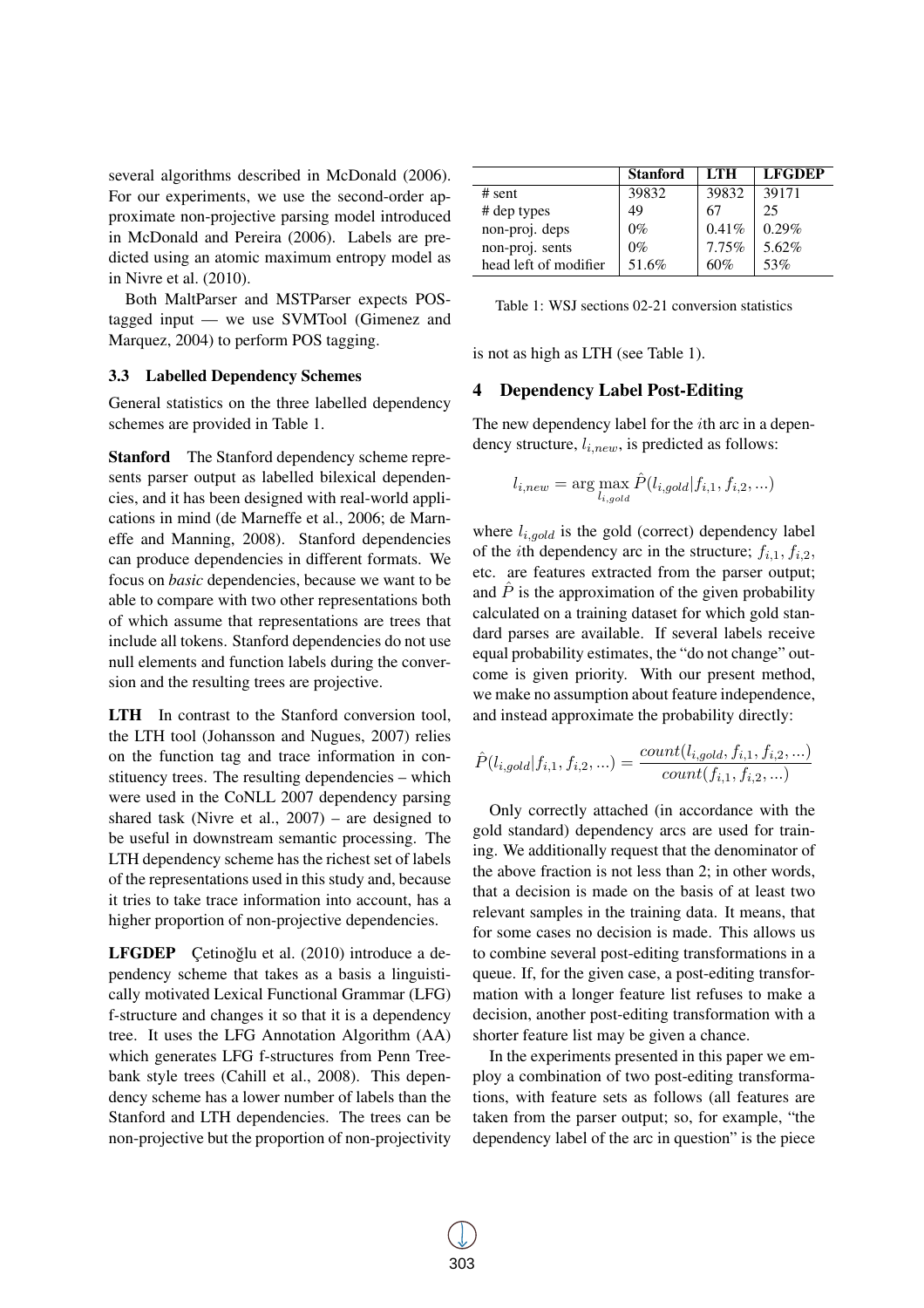of data which might be replaced as a result of the transformation):<sup>3</sup>

- 1. Lexicalised feature set: the label of the arc in question, the POS tag of its dependent word, and the surface form of its dependent and head words (see left tree in Figure 1)
- 2. Non-lexicalised feature set: the label of the arc in question, the POS tag of its dependent word and the label of its parent arc (see right tree in Figure 1)

In our preliminary experiments, Naive Bayes was also tried on the same features (as well as some other features, described later in the section) and produced very discouraging results. Together with some correct modifications this method made a huge amount of wrong ones, signalling that the Naive Bayesian assumption is too strong for these features and leads to over-generalisation. With Naive Bayes, we also tried to use concatenations of feature pairs as additional features (to make the independence assumption slightly less strict); this modification proved insufficient and did not improve the situation. In the same way, we also tried multi-class  $SVM<sup>4</sup>$  with a linear kernel, also with a clearly negative outcome. Given these results, the methods similar to these two (e.g. perceptron-based or maximum entropy) are rather unpromising here.<sup>5</sup>

The following additional features were used in the experiments with the described method and/or the alternative ones (Naive Bayes and SVM) but were not included in the final configuration as they failed to noticeably improve the situation: the POS tag of the parent; the POS tags of the previous and next words in the sentence; direction to the parent in the surface word order (parent to the left vs. parent to the right); presence/absence of siblings.



Figure 1: Lexicalised and unlexicalised features sets

#### 5 Experiments

For both WSJ and QuestionBank, the method is evaluated on both development and test data. For evaluation on a development set (*QuestionDev* or *WSJ22*), a leave-one-out approach is used, i.e. each tree in the development set is corrected with the posteditor trained on the rest of the same development set. For evaluation on a test set (*WSJ23* and *QuestionTest*), the posteditor is trained on the corresponding development set. For WSJ, we also experiment with using the full parser training data to train the post-editor. For some experiments, we apply an automatic function labeller, FunTag (Chrupała et al., 2007), to the output of C&J, and to the Question-Bank gold trees (which have not been labelled with function tags). $6$  We use the CoNLL evaluation metrics of labelled attachment score (LAS) and unlabeled attachment score (UAS).

## 5.1 WSJ Results

The results for the WSJ dataset are shown in Tables 2-4. For each parser type, the baseline scores are provided first, followed by the post-editing scores obtained when using *WSJ22* for training (when *WSJ22* is stated as both training and test set, it means that leave-one-out evaluation took place). The post-editor results when the training set is *WSJ2-21* are given in the third row. The scores are provided both for *WSJ22* and for *WSJ23*. The number of correct modifications minus the number of wrong modifications are provided beside the labelled attachment scores.

Concentrating first on the C&J results, we can see from Tables 2-4 that LTH benefits the most from

<sup>&</sup>lt;sup>3</sup>We settle on these two feature sets after experimenting on our development sets.<br><sup>4</sup>SVM<sup>multiclass</sup> (h

<sup>4</sup>SVM*multiclass* (http://svmlight.joachims.org) was used, which is a variant of SVM*light* (Joachims, 1999)

<sup>5</sup>One possibility that could be of interest in future work is to develop a combined approach: that is, to limit the search for strict matches in the training data (which is our current method) to only a subset of features, and in this form to use it as a training data preselection method for Naive Bayes, SVM or some other general-purpose classifier.

<sup>6</sup> In the task of node function labelling, FunTag achieves an f-score of 91.47% when evaluated using a dataset consisting of correctly parsed *WSJ23* constituents.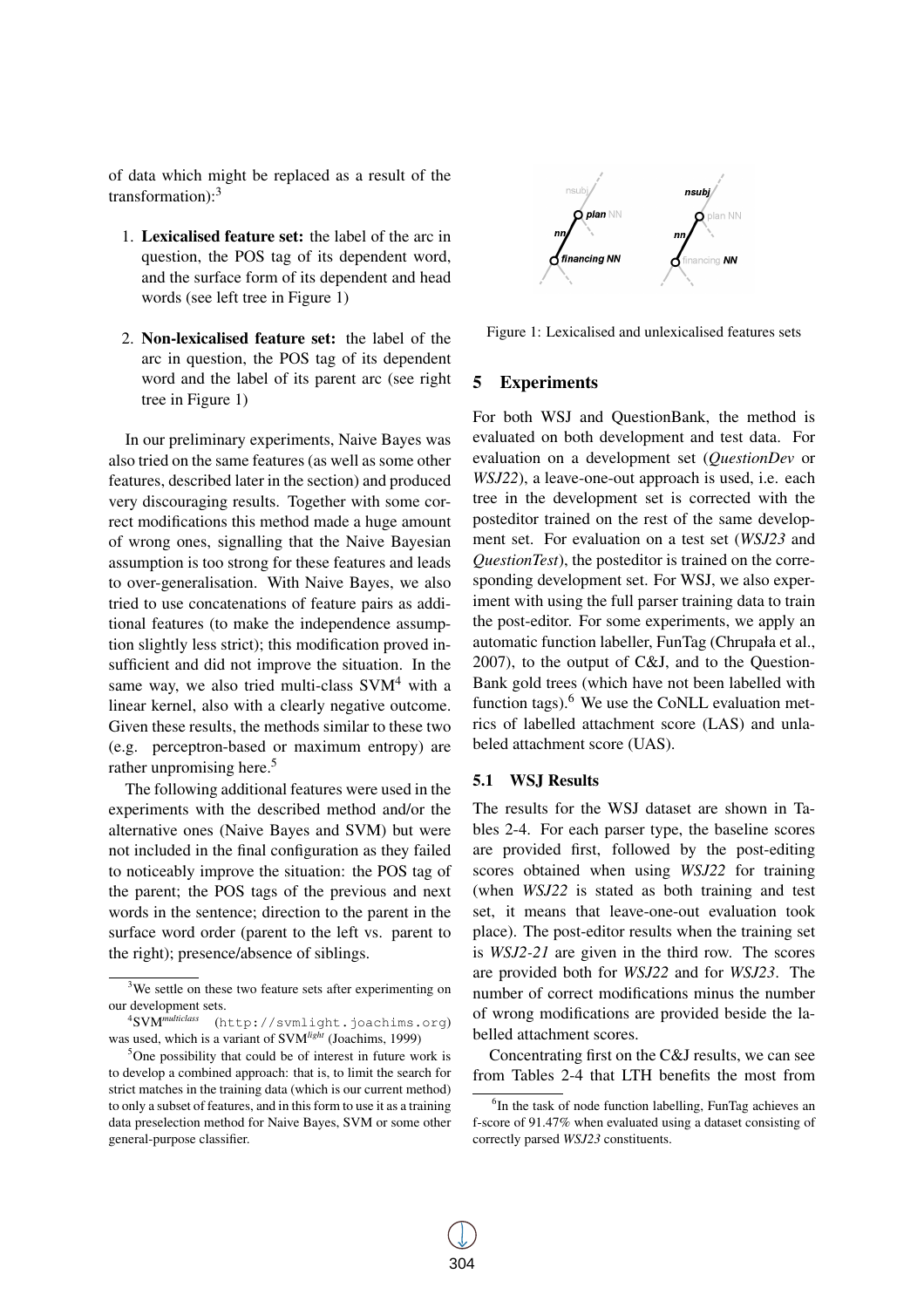post-editing. It is followed by LFGDEP and then Stanford. The reason for these large differences in correction balances between the conversion schemes is their design decisions. The parser outputs do not contain function labels and LTH suffers from the lack of this information. LFGDEP is less dependent on them and Stanford is almost insensitive. This explanation is confirmed by using FunTag. When function labels are provided by FunTag, the order of balances remains the same, but the correction balance drops dramatically for LFGDEP and even more for LTH, while the already small correction balances decreases slightly for Stanford dependencies.

For the Stanford scheme, the most successful post-editing rule is the one in which generic dep relations are converted to more informative npadvmod<sup>7</sup> relations. Using FunTag eliminates the problem almost without a need for post-editing. Training the post-editing tool with a larger data set does not affect the results.

For LTH, relations incorrectly labelled as VMOD are converted to various other relations including ADV, SUBJ and OBJ. The correction type breakdown is different for C&J and C&J FT. The VMOD corrections appear to cease altogether with FunTag, but actually FunTag only transforms VMOD into DEP in most of the cases. It still needs to be corrected and it is successfully handled by the post-editing tool. In most frequent sub-cases of VMOD  $\Rightarrow$  SBJ/OBJ conversions, the post-editing tool converts them to the correct label without using FunTag. When the post-editing tool is trained on *WSJ2-21* instead of *WSJ22*, it makes fewer modifications — the number of incorrect modifications in particular drops, and this explains the increase in correction balance. The type of the corrections is almost the same, but how they are corrected differs. When the post-editor is trained on *WSJ22*, the non-lexicalised feature set is used in modifications. The same modifications are carried out based on the lexicalised feature set when the size of the training data increases. On *WSJ23*, correct modifications increase, and, more importantly, incorrect modifications drop dramatically. As a result the balance increases by 0.5 % absolute, a statistically significant improvement.

Looking at the breakdown of results in Table 4,

we see that, for the LFGDEP dependency scheme, the post-editing rules succeed in correctly converting adjuncts to obliques and complements to adjuncts. Very few instances of these corrections remain after using FunTag. Post-editing corrects only topicrel  $\Rightarrow$  subj in the C&J FT configuration. This covers sentences with a relative pronoun which acts both as a subject and a relative topic. Due to design decisions (there is only one head of a dependent and a grammatical function has a higher priority than a discourse function), LFGDEP prefers to keep the subj relation. Gold trees have the subject information due to traces and coindexation, so LFGDEP correctly picks the subj relation. Parse trees lack this information hence, only topicrel can be assigned. The other remaining correction is  $subj \Rightarrow adjunct, which highlights a system$ atic error made by LFGDEP. Using a larger training data does not change the type of modifications and slightly increases the correction balance.

Post-editing does not help the dependency parsers for any of the conversion schemes. A closer look reveals that the kind of errors made by the dependency parsers appear to be unsystematic. One exception to this is if the dependent word is a preposition, in which case, additional experiments suggest that it is worth including in the feature set the surface form of the dependent. The failure of the method to work for the two dependency parsers does not appear to be related to the lower unlabelled attachment accuracy of Malt and MST in comparision to C&J because the method also works well for the first-stage Charniak parser which has a UAS close to that of MST. Interestingly, when null elements are removed from the gold training constituency trees before conversion to dependencies for dependency parser training, the method achieves more promising results. This suggests that the kind of information that is supplied by the post-editing method is already available in the dependency parsers' training data.

#### 5.2 QuestionBank Results

The QuestionBank results in Table 5 are interesting because they highlight the different ways the postediting method can be used. The method works better for QuestionBank than for the WSJ dataset because, for all three parsers, it succeeds in transforming the parser output so that it more closely resem-

<sup>7</sup> noun phrase adverbial modifier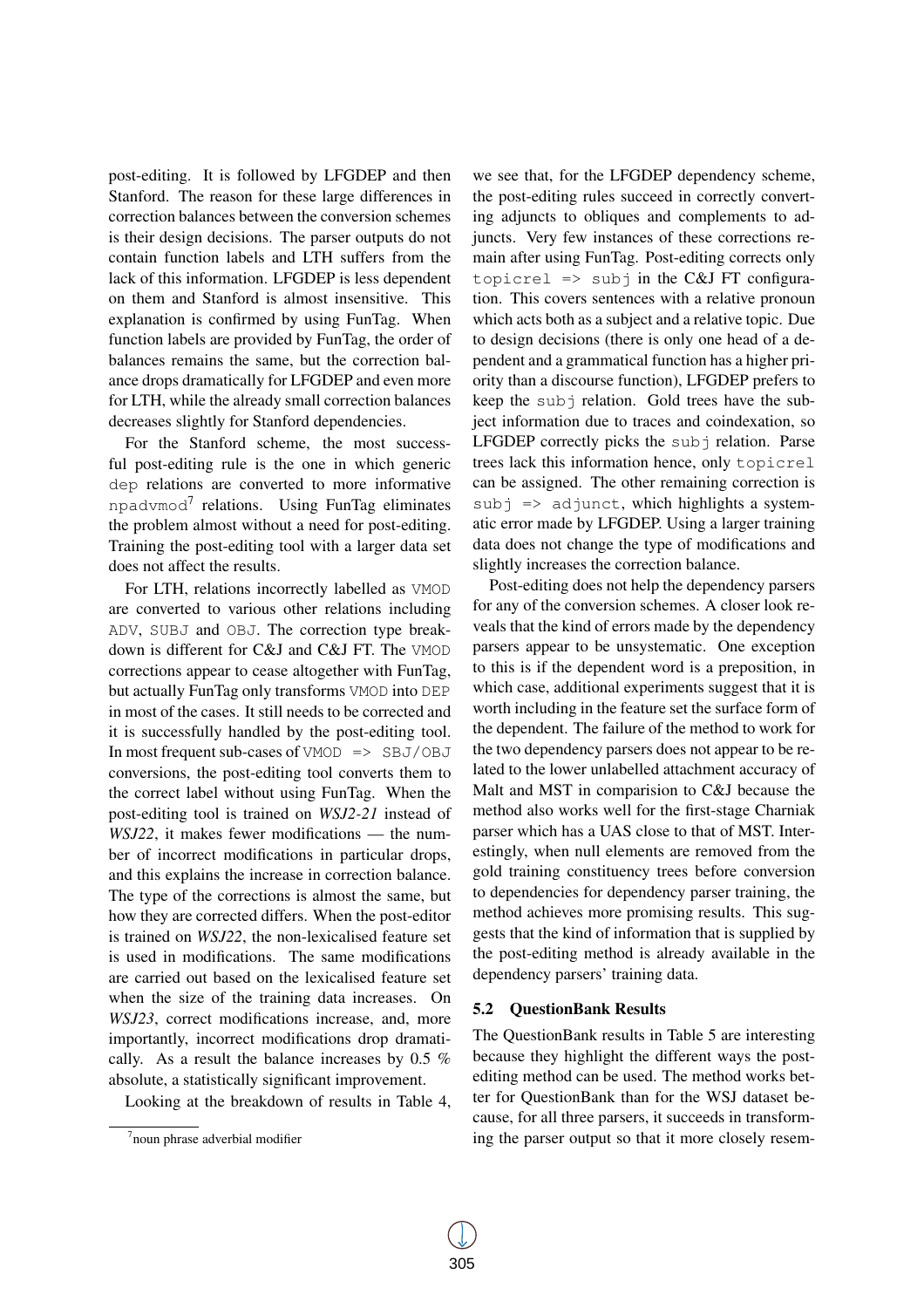|                            |            | WSJ 22                  |            | WSJ 23                  |
|----------------------------|------------|-------------------------|------------|-------------------------|
| <b>Parser</b>              | <b>UAS</b> | LAS                     | <b>UAS</b> | LAS                     |
| C&J                        | 94.18      | 91.52                   | 94.21      | 91.76                   |
| C&J post-editor-WSJ22      | 94.18      | $91.82(128 - 26 = 102)$ | 94.21      | $91.94(20 - 9 = 11)$    |
| C&J post-editor-WSJ2-21    | 94.18      | $91.80(118 - 21 = 97)$  | 94.21      | $91.98(20 - 7 = 13)$    |
| C&J FT                     | 94.18      | 91.94                   | 94.21      | 92.03                   |
| C&J FT post-editor-WSJ22   | 94.18      | $91.99(31 - 14 = 17)$   | 94.21      | $92.06(109 - 20 = 89)$  |
| C&J FT post-editor-WSJ2-21 | 94.18      | $91.95(11 - 10 = 1)$    | 94.21      | $92.06(129 - 17 = 112)$ |
| Malt                       | 90.61      | 87.98                   | 90.28      | 87.68                   |
| Malt post-editor-WSJ22     | 90.61      | $87.93(11 - 26 = -15)$  | 90.28      | $87.67(15 - 23 = -8)$   |
| Malt post-editor-WSJ2-21   | 90.61      | $87.95(12 - 16 = -4)$   | 90.28      | $87.68(11 - 8 = 3$      |
| <b>MST</b>                 | 91.33      | 88.76                   | 90.74      | 88.36                   |
| MST post-editor-WSJ22      | 91.33      | $88.74(14 - 26 = -12)$  | 90.74      | $88.35(22 - 27 = -5)$   |
| MST post-editor-WSJ2-21    | 91.33      | $88.73(9 - 16 = -7)$    | 90.74      | $88.35(7 - 10 = -3)$    |

Table 2: Parser accuracy scores for WSJ 22 and WSJ 23 when Stanford Dep. is used

|                            | WSJ 22 |                           | WSJ 23     |                             |
|----------------------------|--------|---------------------------|------------|-----------------------------|
| <b>Parser</b>              | UAS    | LAS                       | <b>UAS</b> | <b>LAS</b>                  |
| C&J                        | 92.21  | 65.32                     | 91.91      | 64.31                       |
| C&J post-editor-WSJ22      | 92.21  | $82.57(6313 - 25 = 6288)$ | 91.91      | $81.52(8803 - 18 = 8785)$   |
| C&J post-editor-WSJ2-21    | 92.21  | $84.54(7112 - 95 = 7017)$ | 91.91      | $84.46(10377 - 32 = 10345)$ |
| C&J FT                     | 93.99  | 89.66                     | 93.86      | 89.82                       |
| C&J FT post-editor-WSJ22   | 93.99  | $90.87(530 - 92 = 438)$   | 93.86      | $90.68(659 - 233 = 426)$    |
| C&J FT post-editor-WSJ2-21 | 93.99  | $90.89(483 - 26 = 457)$   | 93.86      | $91.12(710 - 31 = 679)$     |
| Malt                       | 90.84  | 87.18                     | 90.80      | 87.58                       |
| Malt post-editor-WSJ22     | 90.84  | $87.22(87 - 96 = -9)$     | 90.80      | $87.31(46 - 209 = -163$     |
| Malt post-editor-WSJ2-21   | 90.84  | $87.17(21 - 24 = -3)$     | 90.80      | $87.61(32 - 15 = 17)$       |
| <b>MST</b>                 | 92.24  | 88.8                      | 91.89      | 88.9                        |
| MST post-editor-WSJ22      | 92.24  | $88.81(78 - 78 = 0)$      | 91.89      | $88.7(40 - 146 = -106)$     |
| MST post-editor-WSJ2-21    | 92.24  | $88.77(8 - 19 = -11)$     | 91.89      | $88.91(9 - 6 = 3)$          |

Table 3: Parser accuracy scores for WSJ 22 and WSJ 23 when LTH is used

bles the gold standard. However, we have to be careful here since the QuestionBank gold dependencies are even less "gold" than the WSJ gold dependencies for three reasons: 1) QuestionBank constituency trees have undergone not one but two automatic procedures, function labelling (recall that the Question-Bank constituency trees do not contain functional labels) *and* constituency-to-dependency conversion, 2) the constituency trees which are converted to dependencies do not contain null elements, and 3) the three constituency-to-dependency converters and the function labeller have been developed using PTB trees and so they are not expected to perform as well on questions. Examining the QuestionBank results in more detail we find problems with the individual converters as well as problems with parser output.

The LTH converter particularly suffers when applied to *QuestionDev*. The most common "correct"



Figure 2: The incorrect gold dependency tree converted by the LTH scheme

relabelling rules for the two dependency parsers involve a label being converted to the generic DEP label. In order to investigate these suspicious relabelling rules, we inspect the gold standard LTH *QuestionDev* dependency trees and find that these dependency trees are in fact incorrect (see, for example, the tree in Figure 2). It is interesting that we discover this problem by looking at the dependency parser relabellings — in this case, the post-editing method is making the dependency parser output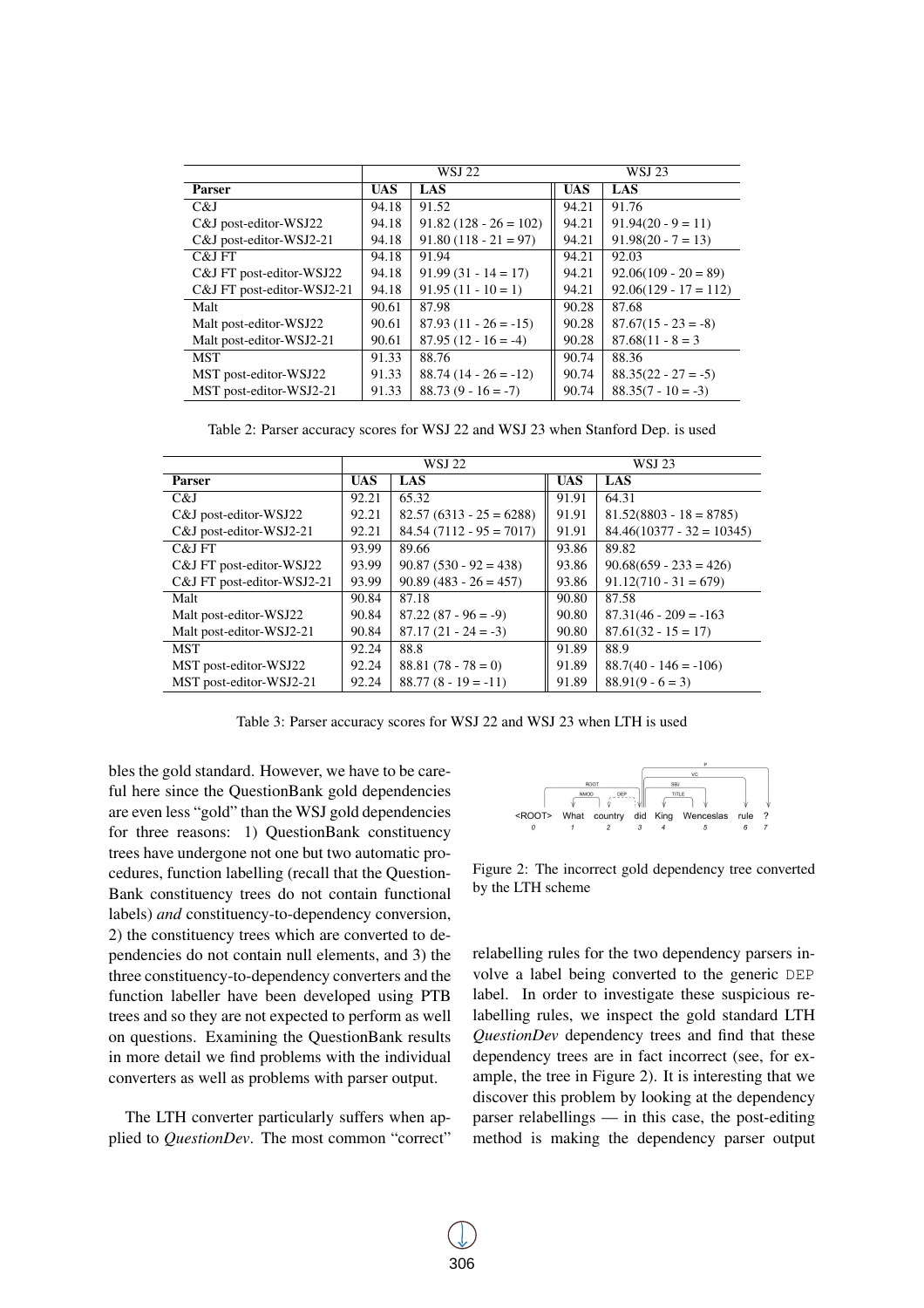|                            | <b>WSJ 22</b> |                          | WSJ 23     |                           |
|----------------------------|---------------|--------------------------|------------|---------------------------|
| <b>Parser</b>              | <b>UAS</b>    | LAS                      | <b>UAS</b> | LAS                       |
| C&J                        | 92.22         | 87.35                    | 91.67      | 87.61                     |
| C&J post-editor-WSJ22      | 92.22         | $88.77(678 - 104 = 574)$ | 91.67      | $88.48(691 - 196 = 495)$  |
| C&J post-editor-WSJ2-21    | 92.22         | $89.44(978 - 148 = 830)$ | 91.67      | $89.33(1190 - 235 = 955)$ |
| C&J FT                     | 92.85         | 90.83                    | 92.49      | 90.67                     |
| C&J FT post-editor-WSJ22   | 92.85         | $90.99(97 - 23 = 74)$    | 92.49      | $90.71(87 - 53 = 34)$     |
| C&J FT post-editor-WSJ2-21 | 92.85         | $91.02(108 - 14 = 94)$   | 92.49      | $90.88(145 - 20 = 125)$   |
| Malt                       | 89.20         | 87.19                    | 89.42      | 87.55                     |
| Malt post-editor-WSJ22     | 89.20         | $87.18(26 - 29 = 3)$     | 89.42      | $87.45(14-62=-48)$        |
| Malt post-editor-WSJ2-21   | 89.20         | $87.19(15 - 15 = 0)$     | 89.42      | $87.56(15 - 11 = 4)$      |
| <b>MST</b>                 | 91.02         | 89.12                    | 90.75      | 88.94                     |
| MST post-editor-WSJ22      | 91.02         | $89.11(20 - 21 = -1)$    | 90.75      | $88.86(9 - 56 = -47)$     |
| MST post-editor-WSJ2-21    | 91.02         | $89.11(2 - 5 = -3)$      | 90.75      | $88.94(4 - 3 = -1)$       |

Table 4: Parser accuracy scores for WSJ 22 and WSJ 23 when LFGDEP is used



Figure 3: The incorrect gold dependency tree converted by Stanford dependencies

worse and this could be because the dependency parsers are trained on dependency trees which were produced from constituency trees containing null elements and so their output is more accurate than the QuestionBank gold standard. The experiment (described in Section 5.1) which shows that the posteditor only works for the dependency parsers when null elements are removed before training, suggests that this is indeed what is happening. Examination of the post-editing results highlights a similar (albeit much smaller) problem with the Stanford converter: the correct cop dependency label for the copular verb in a question such as *Which X is Y?* is replaced by the incorrect aux dependency label because the gold Stanford dependency trees are themselves incorrect (see Figure 3 for an example).

There are also many instances in which the gold data is correct and the post-editing method succeeds in correcting labelling errors in parser output. For example, the Stanford relabelling rules manage to correct the mislabelled dependency between the expletive *there* and the main verb in questions such as *How many James Bond novels are there?* from advmod to expl. An inspection of the LFGDEP

rules show that many correct relabellings are from subj to xcomp and vice versa in questions of the form *What are/is X?*. We have tracked these parser errors back to the question annotation strategy in the Penn Treebank. According to the Penn Treebank bracketing guidelines (Bies et al., 1995), copular verbs are annotated differently to other main verbs in questions in that they do not introduce a VP node (see Figure 4). Judge et al. (2006) comment that this distinction is difficult for parsers to learn. The fact that the relabelling occurs for the dependency parsers (where the conversion is applied to the gold constituency trees before parser training) as well as the constituency parser (where the conversion is applied to the parser output) suggests that this is not a parser-specific problem and that the gold standard PTB questions contain some noise.<sup>8</sup>

#### 6 Conclusion

We have presented a technique for modifying the labels in a dependency tree and shown that it has con-

<sup>8</sup>An example is the following tree in *WSJ02*:

*<sup>( (</sup>SBARQ (" ") (WHNP-305 (WP What) ) (SQ (NP-SBJ (- NONE- \*T\*-305) ) (VP (VBZ is) (NP-PRD (NP (DT the) (NN way) ) (ADVP (RB forward) )))) (. ?) ))*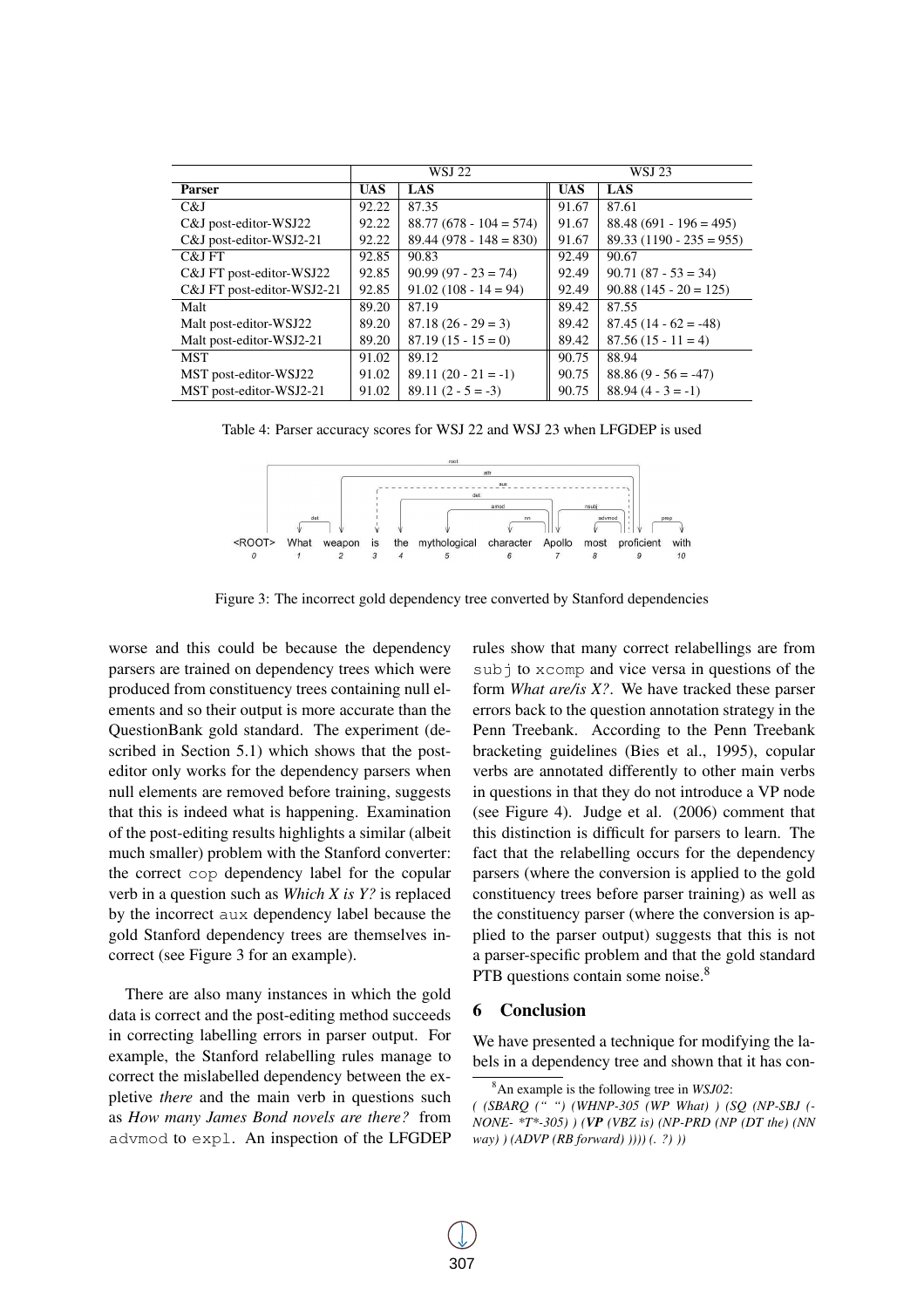|                         | QuestionDev |                            | QuestionTest |                            |  |
|-------------------------|-------------|----------------------------|--------------|----------------------------|--|
| <b>Parser</b>           | <b>UAS</b>  | LAS                        | <b>UAS</b>   | LAS                        |  |
| C&J                     | 82.58       | 78.40                      | 83.62        | 79.22                      |  |
| C&J post-editor-QDev    | 82.58       | $78.72(41 - 12 = 29)$      | 83.62        | $79.47(41 - 16 = 25)$      |  |
| C&J FT                  | 82.58       | 78.41                      | 83.62        | 79.26                      |  |
| C&J FT post-editor-QDev | 82.58       | $78.73(41 - 11 = 30)$      | 83.62        | $79.5(41 - 16 = 25)$       |  |
| Malt                    | 72.59       | 67.39                      | 74.10        | 69                         |  |
| Malt post-editor-QDev   | 72.59       | $67.65(56 - 26 = 30)$      | 74.10        | $69.45(62 - 17 = 45)$      |  |
| <b>MST</b>              | 74.75       | 68.9                       | 76.42        | 70.59                      |  |
| MST post-editor-QDev    | 74.75       | $69.62(99 - 18 = 81)$      | 76.42        | $71.17(86 - 25 = 61)$      |  |
|                         |             | (a) Stanford Dependencies  |              |                            |  |
|                         |             |                            |              |                            |  |
| C&J                     | 90.66       | 68.47                      | 90.99        | 69.27                      |  |
| C&J post-editor-QDev    | 90.66       | $81.34(1212 - 5 = 1207)$   | 90.99        | $81.51(1152 - 3 = 1149)$   |  |
| C&J FT                  | 90.78       | 84.08                      | 91.21        | 86.9                       |  |
| C&J FT post-editor-QDev | 90.78       | $86.33(227 - 22 = 205)$    | 91.21        | $84.81(223 - 30 = 193)$    |  |
| Malt                    | 85.39       | 66.96                      | 87.08        | 68.54                      |  |
| Malt post-editor-QDev   | 85.39       | $79.37(1219 - 88 = 1131)$  | 87.08        | $80.68(1209 - 89 = 1120)$  |  |
| <b>MST</b>              | 85.29       | 68.09                      | 87.03        | 69.64                      |  |
| MST post-editor-QDev    | 85.29       | $79.23(1133 - 113 = 1020)$ | 87.03        | $67.63(790 - 1043 = -253)$ |  |
| (b) LTH Conversion      |             |                            |              |                            |  |
|                         |             |                            |              |                            |  |
| C&J                     | 88.47       | 72.1                       | 88.70        | 72.46                      |  |
| C&J post-editor-QDev    | 88.47       | $81.38(1017 - 152 = 865)$  | 88.70        | $81.83(1041 - 161 = 880)$  |  |
| C&J FT                  | 90.00       | 82.7                       | 90.43        | 83.54                      |  |
| C&J FT post-editor-QDev | 90.00       | $85.73(383 - 109) = 274$   | 90.43        | $86.51(394 - 119 = 275)$   |  |
| Malt                    | 84.89       | 71.75                      | 85.56        | 72.61                      |  |
| Malt post-editor-QDev   | 84.89       | $78.95(809 - 155 = 654)$   | 85.56        | $79.73(836 - 172 = 664)$   |  |
| <b>MST</b>              | 85.16       | 73.06                      | 85.94        | 74.35                      |  |
| MST post-editor-QDev    | 85.16       | $79.52(751 - 116 = 635)$   | 85.94        | $71.9(71 - 297 = -226)$    |  |
| (c) LFGDEP              |             |                            |              |                            |  |

Table 5: Parser accuracy scores for QuestionDev and QuestionTest



Figure 4: Question Annotation according to PTB Bracketing Guidelines

siderably more success on the Charniak and Johnson reranking parser (for which it brought about statistically significant improvements in accuracy) than on MaltParser and MSTParser. We have also demonstrated how the technique can be used to pinpoint problems in automatic constituency-to-dependency converters. The latter use of the technique is important given the absence of a truly gold dependency test set for English.

In the future we intend to explore the use of the

label post-editing after attachment post-editing. We also intend to explore the extent to which the method can be improved by taking into account label hierarchies and by imposing global constraints.

#### Acknowledgments

This research has been supported by the Science Foundation Ireland (Grant 07/CE/ I1142) as part of the Centre for Next Generation Localisation (www.cngl.ie) at Dublin City University, School of Computing. We thank Markus Dickinson and the anonymous reviewers for their valuable comments.

## References

- Enrique Henestroza Anguiano and Marie Candito. 2011. Resolving difficult syntactic attachments with parse correction. In *Proceedings of EMNLP*.
- Giuseppe Attardi and Massimiliano Ciaramita. 2007.